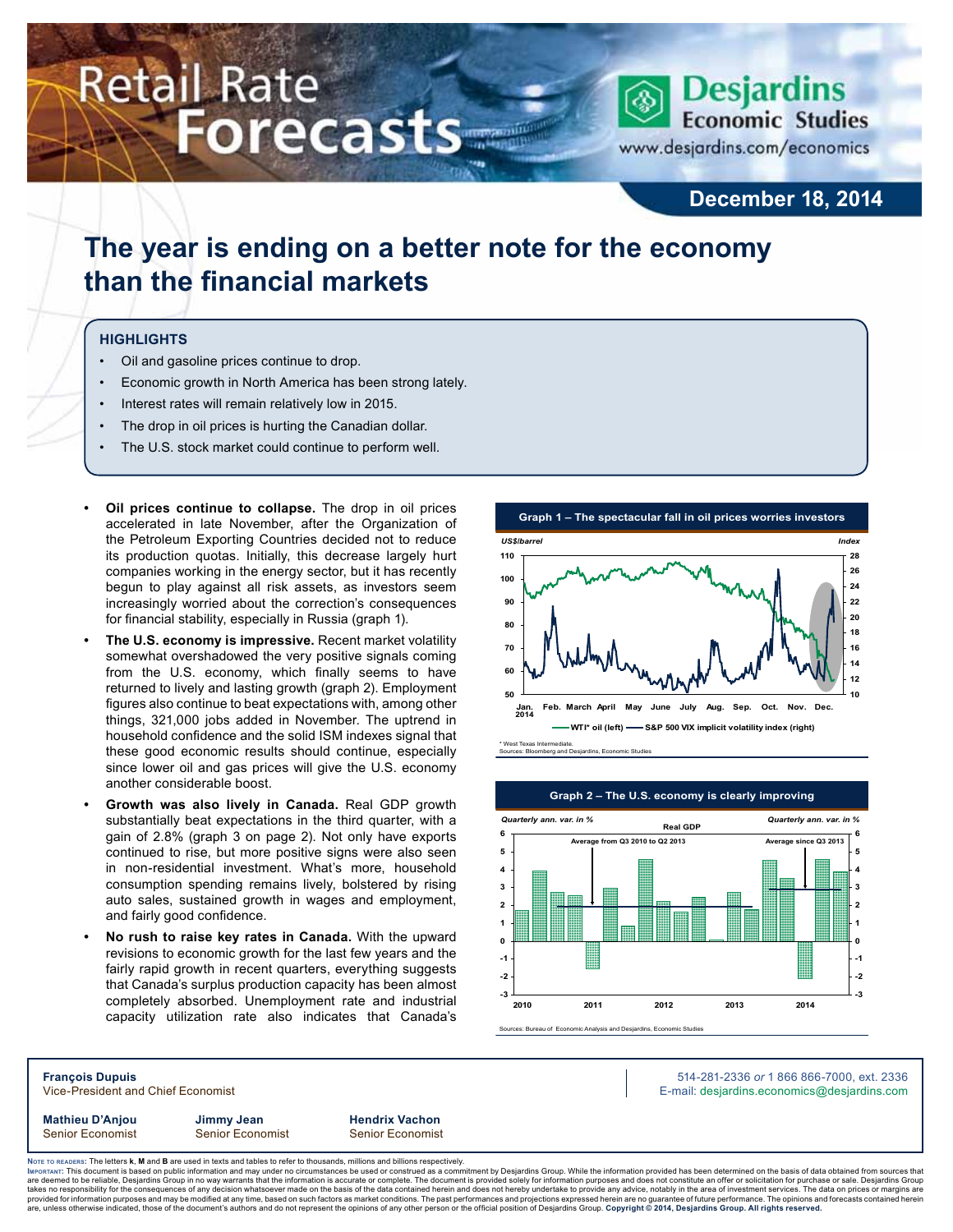

*Retail Rate Forecasts* December 2014 www.desjardins.com/economics

economy is operating close to full tilt. Usually, the Bank of Canada would soon be raising its key rates, especially since household debt remains a concern. However, the significant uncertainty surrounding the drop in oil prices will prompt it to wait for several more months before starting monetary tightening.

- **• The oil correction is bringing bond yields down.** At first, the drop in oil and gas prices helped bonds by making investors downgrade their inflation expectations. Recently, yields have begun falling at a faster pace, as worried investors seek refuge in federal bonds.
- **• Retail rates will remain very low in 2015.** Despite the slide in bond yields, retail rates have been steady over the last few months. This stability should continue for a good part of 2015 (graph 4), even though bond yields may climb gradually next year, as the Federal Reserve should begin to raise its key rates in mid-2015.







Sources: Datastream and Desjardins, Economic Studies

## **Table 1 Forecasts : Retail rate**

|                         | <b>Discount</b><br>Prime rate (1)<br>rate $(1)$ |               | Mortgage rate (1) |               |               | Term savings (1) (2) |               |               |  |
|-------------------------|-------------------------------------------------|---------------|-------------------|---------------|---------------|----------------------|---------------|---------------|--|
|                         |                                                 |               | 1 year            | 3 years       | 5 years       | 1 year               | 3 years       | 5 years       |  |
| Realized - End of month |                                                 |               |                   |               |               |                      |               |               |  |
| <b>June 2014</b>        | 1.25                                            | 3.00          | 3.14              | 3.75          | 4.89          | 0.90                 | 1.25          | 1.75          |  |
| <b>July 2014</b>        | 1.25                                            | 3.00          | 3.14              | 3.75          | 4.89          | 0.90                 | 1.25          | 1.75          |  |
| Aug. 2014               | 1.25                                            | 3.00          | 3.14              | 3.75          | 4.89          | 0.90                 | 1.25          | 1.75          |  |
| Sept. 2014              | 1.25                                            | 3.00          | 3.14              | 3.75          | 4.89          | 0.90                 | 1.25          | 1.75          |  |
| Oct. 2014               | 1.25                                            | 3.00          | 3.14              | 3.75          | 4.89          | 0.90                 | 1.25          | 1.75          |  |
| Nov. 2014               | 1.25                                            | 3.00          | 3.14              | 3.75          | 4.89          | 0.90                 | 1.25          | 1.75          |  |
| Dec. 17, 2014           | 1.25                                            | 3.00          | 3.14              | 3.75          | 4.89          | 0.90                 | 1.25          | 1.75          |  |
| <b>Forecasts</b>        |                                                 |               |                   |               |               |                      |               |               |  |
| End of quarter          |                                                 |               |                   |               |               |                      |               |               |  |
| 2014: Q4                | 1.25                                            | 3.00          | $3.04 - 3.24$     | $3.60 - 3.90$ | $4.74 - 5.04$ | $0.80 - 1.10$        | $1.15 - 1.35$ | $1.65 - 1.85$ |  |
| 2015: Q1                | $1.00 - 1.50$                                   | $2.75 - 3.25$ | $2.90 - 3.40$     | $3.50 - 4.00$ | $4.65 - 5.15$ | $0.80 - 1.15$        | $1.00 - 1.50$ | $1.50 - 2.00$ |  |
| 2015: Q1                | $1.00 - 1.50$                                   | $2.75 - 3.25$ | $2.90 - 3.40$     | $3.65 - 4.15$ | $4.65 - 5.15$ | $0.80 - 1.15$        | $1.00 - 1.50$ | $1.50 - 2.00$ |  |
| 2015: Q1                | $1.00 - 1.50$                                   | $2.75 - 3.25$ | $3.15 - 3.65$     | $3.85 - 4.35$ | 4.70 - 5.20   | $0.80 - 1.25$        | $1.00 - 1.50$ | $1.50 - 2.00$ |  |
| End of year             |                                                 |               |                   |               |               |                      |               |               |  |
| 2015                    | $1.50 - 2.00$                                   | $3.25 - 3.75$ | $3.35 - 3.85$     | $4.00 - 4.50$ | 4.75 - 5.25   | $0.90 - 1.40$        | $1.10 - 1.60$ | $1.55 - 2.05$ |  |
| 2016                    | $1.75 - 2.75$                                   | $3.50 - 4.50$ | $3.65 - 4.45$     | $4.20 - 5.00$ | 4.85-5.65     | $1.05 - 1.85$        | $1.20 - 2.00$ | $1.60 - 2.40$ |  |
| 2017                    | $2.50 - 3.50$                                   | $4.25 - 5.25$ | 4.55 - 5.35       | $5.05 - 5.85$ | $5.50 - 6.30$ | $1.40 - 2.20$        | $2.00 - 2.80$ | $2.20 - 3.00$ |  |

Note: Forecasts are expressed as ranges. (1) End of quarter forecasts; (2) Non-redeemable (annual). Source: Desjardins, Economic Studies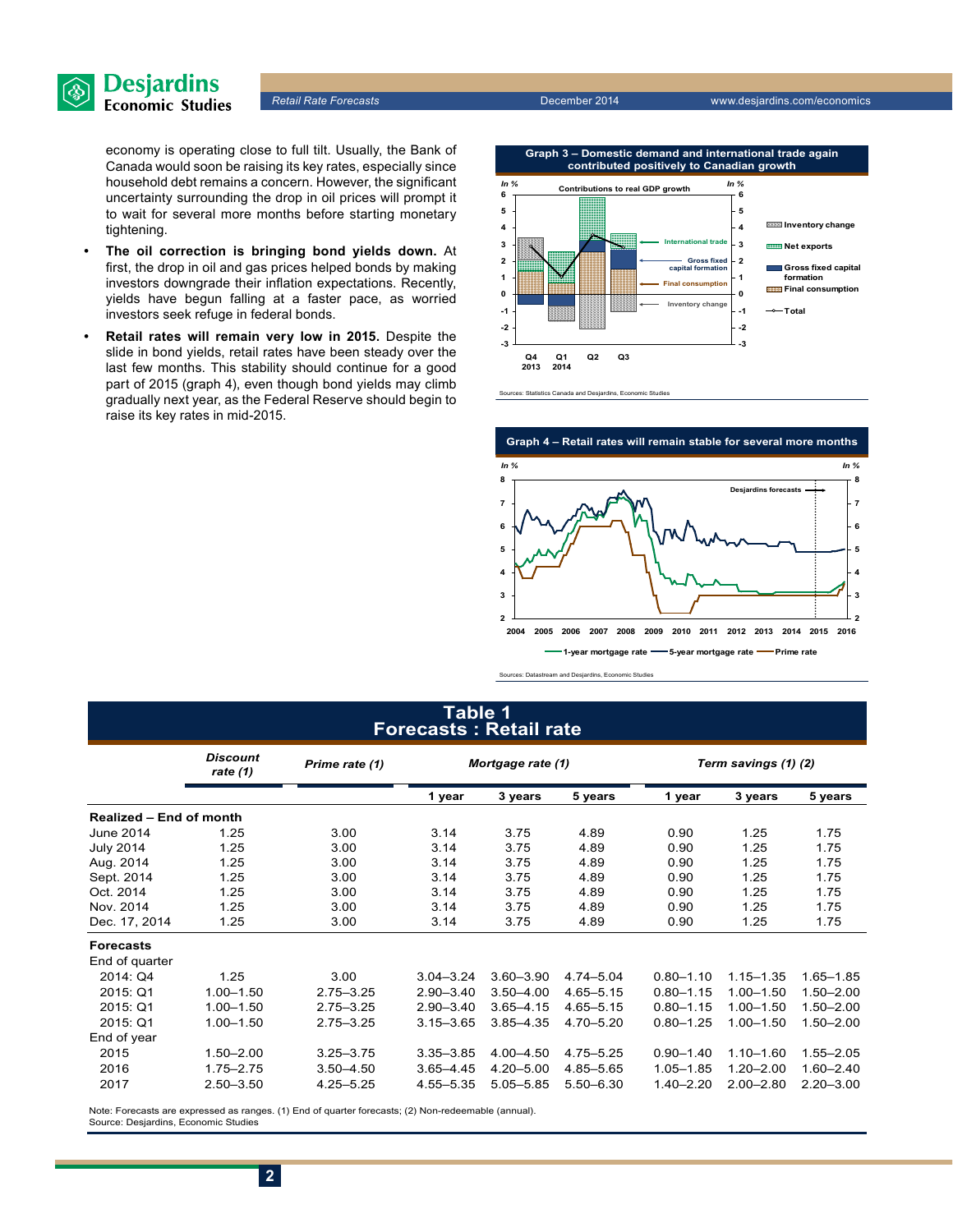

## **CanadiAn Dollar**

**The Canadian dollar is hurt by lower oil prices**

- The steep drop in oil prices has had its share of impact on currencies, including the Canadian dollar, which recently hit its lowest point in over five years, US\$0.8568. However, the loonie is doing better than other commodity currencies (graph 5). The accumulation of encouraging statistics on Canada's economy seems to be giving the currency some support, limiting the depreciation caused by the drop in oil prices. Moreover, the Bank of Canada (BoC) has changed its tone, acknowledging the recent advances by the Canadian economy, which is likely also helping to curb the loonie's losses.
- The U.S. dollar's appreciation has slowed in November. One of the major supports to the greenback since this summer was the increased expectations of monetary tightening. However, these have been influenced by the lower oil prices, which decreased inflation expectations. That said, the good economic data coming from the United States continue to help the U.S. currency.
- The euro has benefited from the U.S. dollar's loss of momentum. The European currency, which went below US\$1.23 in early December, temporarily reached US\$1.25 more recently. The fact that the European Central Bank decided to once again postpone announcing more aggressive monetary easing measures is also weighing in the balance. The euro posted a more remarkable rebound against the Canadian dollar. It now takes about €0.69 to buy a Canadian dollar (graph 6).
- **• Forecasts:** The Canadian dollar should benefit from easing global uncertainties in the coming quarters. We remain particularly confident about the U.S. economy, which should generate ripple effects for Canada. All the same, weak oil prices will keep the loonie below US\$0.90 for several more quarters. The U.S. dollar should remain strong through 2015, but this should have less of an effect on the Canadian dollar, especially if the BoC follows in the Federal Reserve's footsteps for monetary tightening.



**Graph 6 – The Canadian dollar erased its gains against the euro from recent months**



Sources: Datastream and Desjardins, Economic Studies

| <b>Determinants</b>          | <b>Short-term</b> | Long-term |
|------------------------------|-------------------|-----------|
| Oil prices                   |                   |           |
| Metals prices                |                   |           |
| Inflation and Bank of Canada |                   |           |

**3**

#### **Table 2 Forecasts: currency**

|                      | 2014   |        |  | 2015   |        |        |        |  | 2016   |        |        |        |
|----------------------|--------|--------|--|--------|--------|--------|--------|--|--------|--------|--------|--------|
| End of period        | Q3     | Q4f    |  | Q1f    | Q2f    | Q3f    | Q4f    |  | Q1f    | Q2f    | Q3f    | Q4f    |
| US\$/CAN\$           | 0.8929 | 0.8650 |  | 0.8600 | 0.8700 | 0.8800 | 0.8900 |  | 0.9000 | 0.9050 | 0.9100 | 0.9050 |
| CANS/USS             | 1.1199 | 1.1561 |  | 1.1628 | 1.1494 | 1.1364 | 1.1236 |  | 1.1111 | 1.1050 | 1.0989 | 1.1050 |
| CAN\$/€              | 1.4147 | 1.4335 |  | 1.4186 | 1.3793 | 1.3523 | 1.3258 |  | 1.2889 | 1.2707 | 1.2418 | 1.2376 |
| US\$/€               | 1.2632 | 1.2400 |  | 1.2200 | 1.2000 | 1.1900 | 1.1800 |  | 1.1600 | 1.1500 | 1.1300 | 1.1200 |
| US\$/£               | 1.6212 | 1.5700 |  | 1.5800 | 1.5900 | 1.6000 | 1.6200 |  | 1.6300 | 1.6100 | 1.6000 | 1.6000 |
| $\sim$<br>- -<br>_ _ |        |        |  |        |        |        |        |  |        |        |        |        |

Sources: Datastream, Federal Reserve Board and Desjardins, Economic Studies files for example of the studies files forecasts files forecasts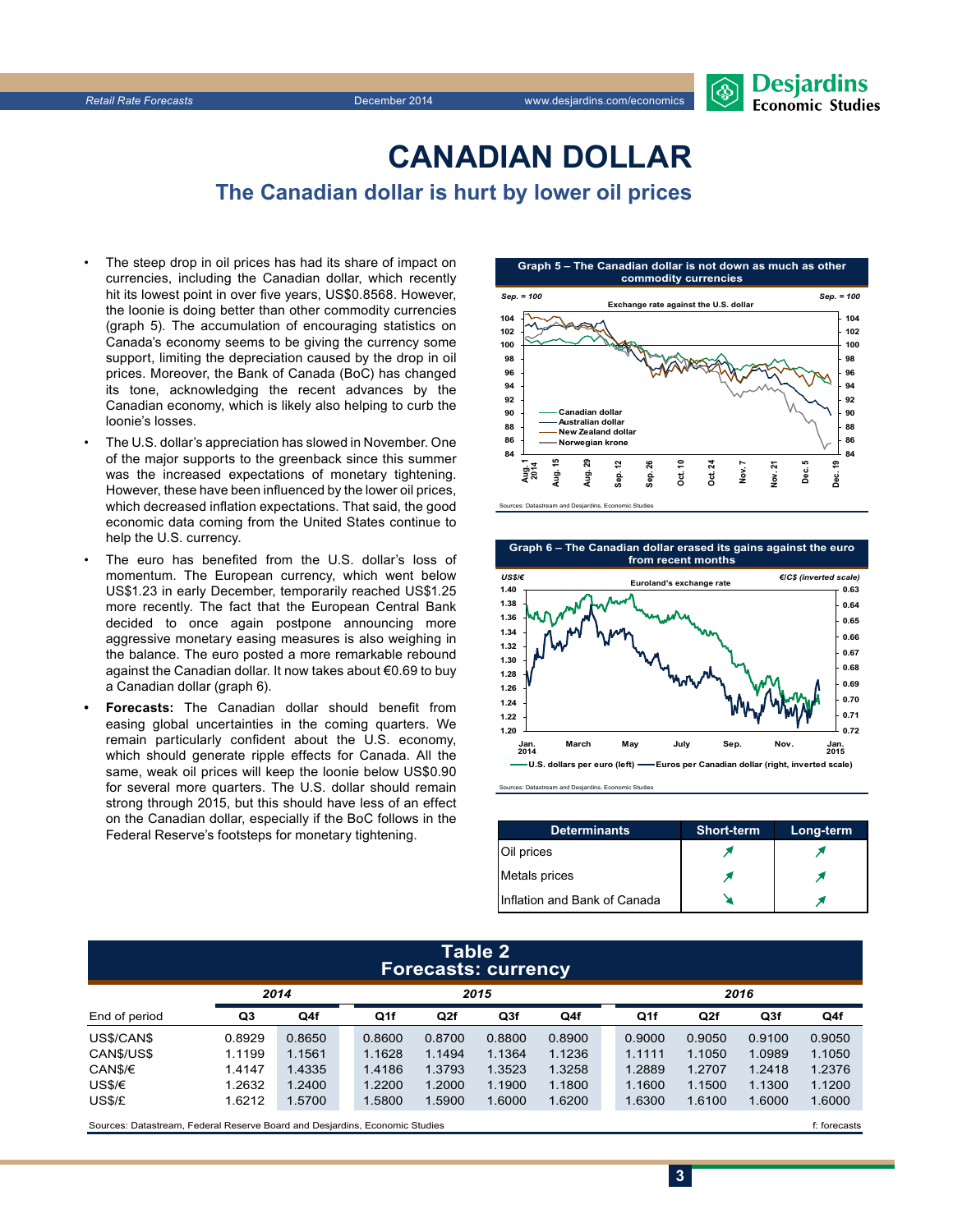



# **Asset classes return**

**The "Great Decoupling" should continue in 2015**

- **• The U.S. market is looking more and more like a lone wolf.** The S&P 500 is en route to end the year with returns of 10%, in line with our target. However, from a global standpoint, this is the exception, rather than the norm. As of December 17, the MSCI global index was down 0.3% on the year (graph 7). Considering that U.S. equity accounts for 58% of this index, we have a good idea of the situation prevailing on the other stock markets. The main stock indexes of the United Kingdom, France, Germany, Italy, Hong Kong and Australia are all poised to post contractions for the year. The S&P/TSX index has seen its year-to-date gain melt to less than 2% (graph 8).
- **• The spectacular divergence in 2014 could continue to influence the markets in 2015.** Europe is flirting with deflation, and falling oil prices are only worsening the de-anchoring of inflation expectations, central banks' *bête noire*. In Japan, the return to recession for the fourth time since 2008 illustrates the difficulties that will continue to plague Japan's authorities in dealing with structural headwinds. After 2014, a year with zero returns on international equities, we expect gains of just 8% next year. Early 2015 should still be a struggle. The possible start of a bond purchasing program in the euro zone could steer European investors into the stock markets, as happened in the United States, but such a movement would need a green light from the macro environment, which could be some time in coming. In time, the soft euro and yen (graph 9) could positively impact profitability for exporters in the euro zone and Japan, and provide considerable support for a stock market recovery in these regions.
- **• We continue to expect the U.S. stock market to return 10% (including dividends) next year.** Besides the volatility currently affecting the stock markets, U.S. economic fundamentals remain quite solid. Lower energy input costs should foster profitability in the manufacturing sector, while the stimulus provided by lower gas prices to U.S. consumption should boost the consumer staples and discretionary spending sectors. As for the S&P/TSX, we cannot overlook the weakness in the energy sector, which accounts for 20% of the Canadian stock index (graph 10 on page 5). All the same, as in the United States, several sectors will profit from lower oil prices. This will combine with the benefits the weaker dollar offers to export sectors. Overall, the economic impact of recent trends is uncertain, given how important oil extraction activity is to some provincial economies. The Canadian stock market should therefore lag behind the U.S. stock market, with returns of 7.5% (including dividends). Improvements to international economic conditions in the second half of 2015 could allow the S&P/TSX to gain a bit of momentum in that timeframe.